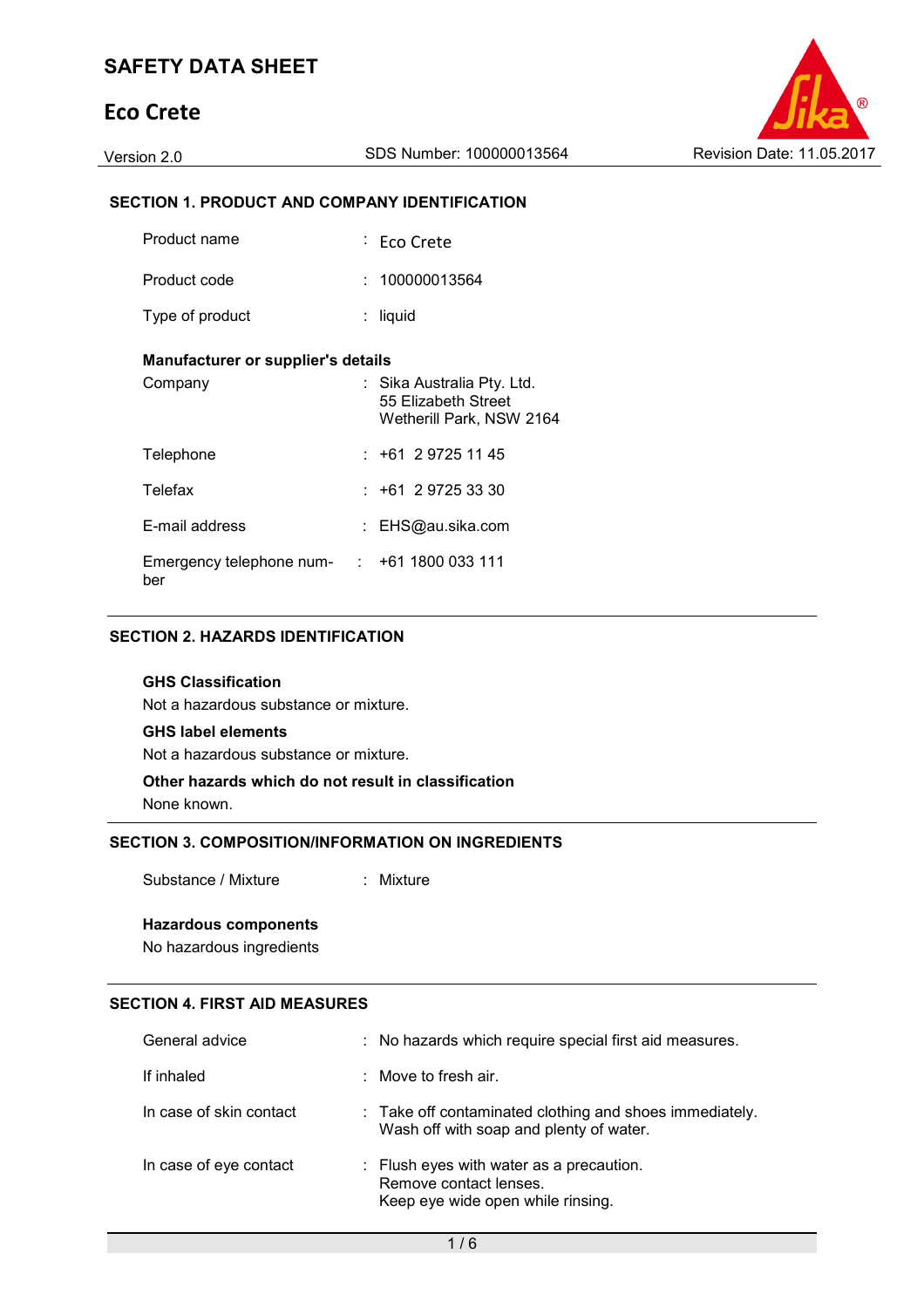# **Eco Crete**



| Version 2.0                                                       | SDS Number: 100000013564                                                                                                                                             | Revision Date: 11.05.2017 |
|-------------------------------------------------------------------|----------------------------------------------------------------------------------------------------------------------------------------------------------------------|---------------------------|
| If swallowed                                                      | : Clean mouth with water and drink afterwards plenty of water.<br>Do not give milk or alcoholic beverages.<br>Never give anything by mouth to an unconscious person. |                           |
| Most important symptoms<br>and effects, both acute and<br>delayed | : No known significant effects or hazards.<br>See Section 11 for more detailed information on health effects<br>and symptoms.                                        |                           |
| Notes to physician                                                | : Treat symptomatically.                                                                                                                                             |                           |

#### **SECTION 5. FIREFIGHTING MEASURES**

| Suitable extinguishing media                     | : Use extinguishing measures that are appropriate to local cir-<br>cumstances and the surrounding environment. |
|--------------------------------------------------|----------------------------------------------------------------------------------------------------------------|
| Hazardous combustion prod-<br>ucts               | : No hazardous combustion products are known                                                                   |
| Specific extinguishing meth-<br>ods              | : Standard procedure for chemical fires.                                                                       |
| Special protective equipment<br>for firefighters | : In the event of fire, wear self-contained breathing apparatus.                                               |

#### **SECTION 6. ACCIDENTAL RELEASE MEASURES**

| Environmental precautions                                | : No special environmental precautions required.                                                             |
|----------------------------------------------------------|--------------------------------------------------------------------------------------------------------------|
| Methods and materials for<br>containment and cleaning up | : Wipe up with absorbent material (e.g. cloth, fleece).<br>Keep in suitable, closed containers for disposal. |

#### **SECTION 7. HANDLING AND STORAGE**

| Advice on protection against<br>fire and explosion | : Normal measures for preventive fire protection.                                                                                                       |
|----------------------------------------------------|---------------------------------------------------------------------------------------------------------------------------------------------------------|
| Advice on safe handling                            | : For personal protection see section 8.<br>No special handling advice required.<br>Follow standard hygiene measures when handling chemical<br>products |
| Hygiene measures                                   | : When using do not eat or drink.<br>When using do not smoke.                                                                                           |
| Conditions for safe storage                        | : Keep container tightly closed in a dry and well-ventilated<br>place.<br>Store in accordance with local regulations.                                   |
| Materials to avoid                                 | : No special restrictions on storage with other products.                                                                                               |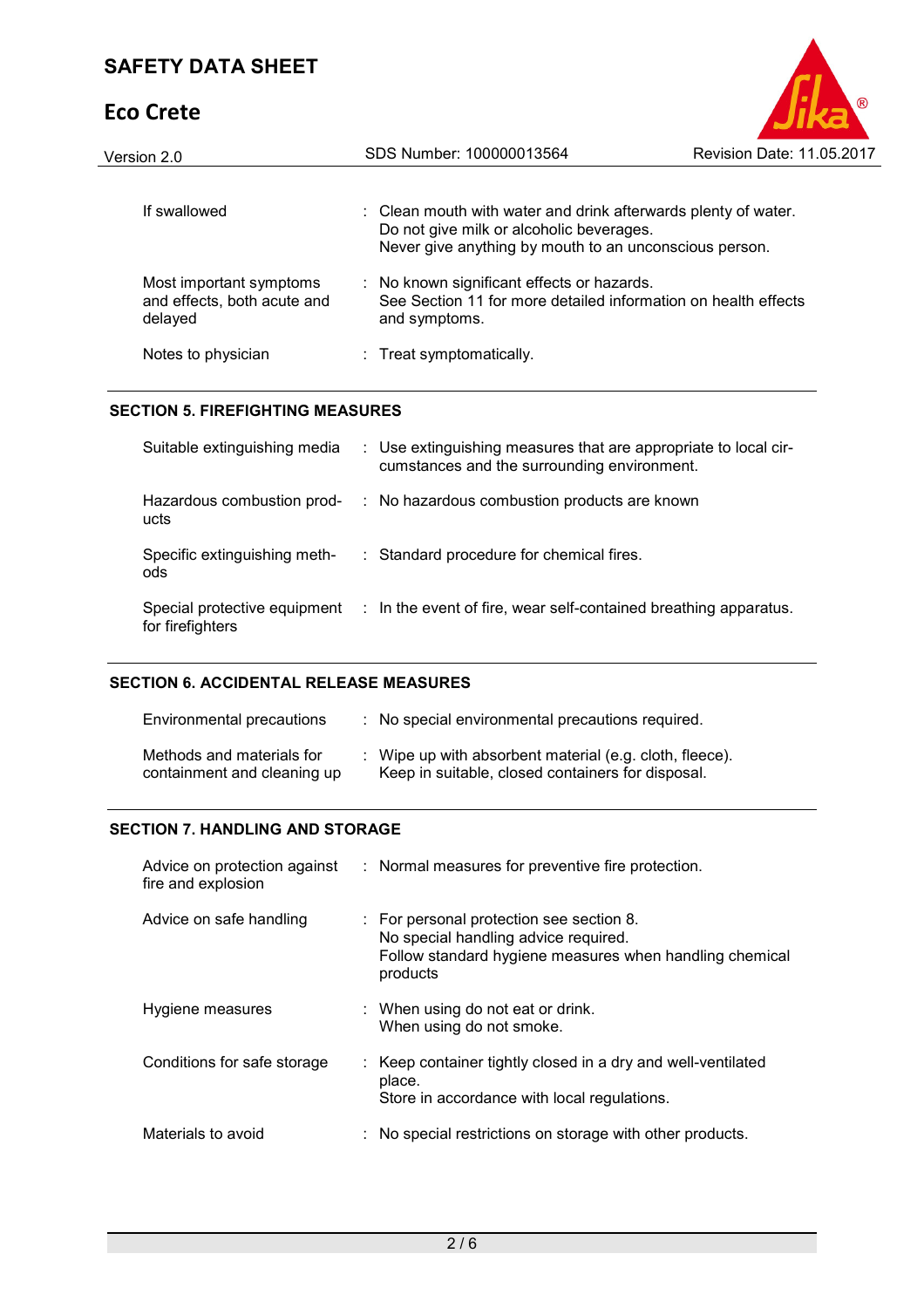## **SAFETY DATA SHEET**

## **Eco Crete**



#### **SECTION 8. EXPOSURE CONTROLS/PERSONAL PROTECTION**

#### **Components with workplace control parameters**

Contains no substances with occupational exposure limit values.

| Personal protective equipment |                                                                                                                                                                                                                                                                                                                                                                                                                                                                                     |
|-------------------------------|-------------------------------------------------------------------------------------------------------------------------------------------------------------------------------------------------------------------------------------------------------------------------------------------------------------------------------------------------------------------------------------------------------------------------------------------------------------------------------------|
| Respiratory protection        | : Use respiratory protection unless adequate local exhaust<br>ventilation is provided or exposure assessment demonstrates<br>that exposures are within recommended exposure guidelines.<br>The filter class for the respirator must be suitable for the max-<br>imum expected contaminant concentration<br>(gas/vapour/aerosol/particulates) that may arise when han-<br>dling the product. If this concentration is exceeded, self-<br>contained breathing apparatus must be used. |
| Hand protection               | : Chemical-resistant, impervious gloves complying with an ap-<br>proved standard should be worn at all times when handling<br>chemical products if a risk assessment indicates this is nec-<br>essary.                                                                                                                                                                                                                                                                              |
| Eye protection                | : Safety eyewear complying with an approved standard should<br>be used when a risk assessment indicates this is necessary.                                                                                                                                                                                                                                                                                                                                                          |
| Skin and body protection      | : Choose body protection in relation to its type, to the concen-<br>tration and amount of dangerous substances, and to the spe-<br>cific work-place.                                                                                                                                                                                                                                                                                                                                |

#### **SECTION 9. PHYSICAL AND CHEMICAL PROPERTIES**

| Appearance                              |    | liquid              |
|-----------------------------------------|----|---------------------|
| Colour                                  |    | : white             |
| Odour                                   |    | No data available   |
| Odour Threshold                         |    | No data available   |
| рH                                      |    | No data available   |
| Melting point/range / Freezing<br>point |    | : No data available |
|                                         |    |                     |
|                                         | t. | 100 °C (212 °F)     |
| Flash point                             |    | No data available   |
| <b>Evaporation rate</b>                 |    | No data available   |
| Flammability                            |    | No data available   |
|                                         |    |                     |
| Upper explosion limit                   |    | No data available   |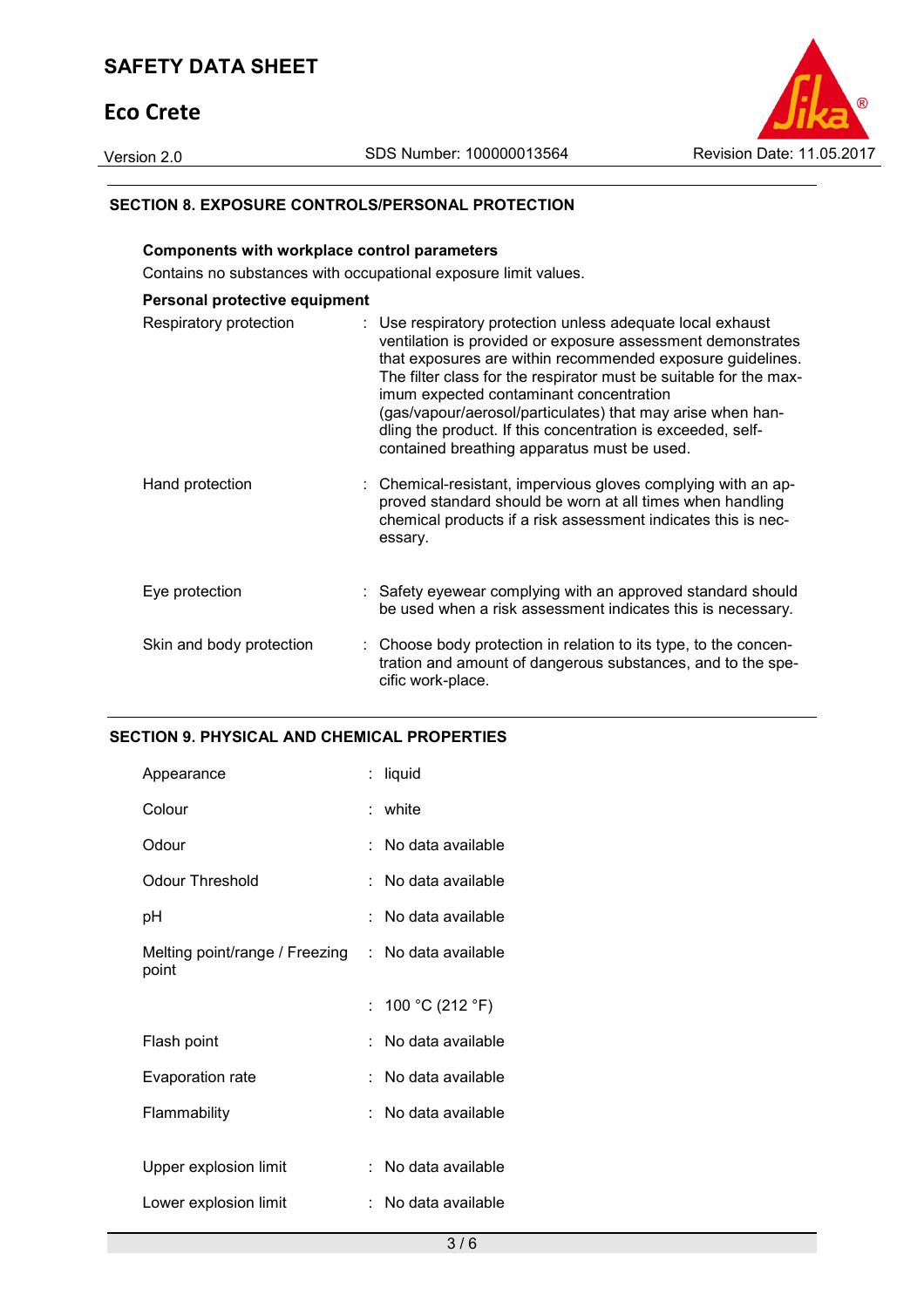# **Eco Crete**



| Version 2.0                                | SDS Number: 100000013564                             | Revision Date: 11.05.2017 |
|--------------------------------------------|------------------------------------------------------|---------------------------|
|                                            |                                                      |                           |
| Vapour pressure                            | $: 23$ hPa (17 mmHg)                                 |                           |
| Relative vapour density                    | : No data available                                  |                           |
| Density                                    | : ca. 1 g/cm3 (20 $^{\circ}$ C (68 $^{\circ}$ F) ()) |                           |
|                                            |                                                      |                           |
| Solubility(ies)<br>Water solubility        | : completely miscible                                |                           |
| Partition coefficient: n-<br>octanol/water | $\therefore$ No data available                       |                           |
| Auto-ignition temperature                  | : No data available                                  |                           |
| Decomposition temperature                  | : No data available                                  |                           |
| Viscosity, dynamic                         | : No data available                                  |                           |
| Viscosity, kinematic                       | : No data available                                  |                           |
| <b>Explosive properties</b>                | : No data available                                  |                           |
| Molecular weight                           | : No data available                                  |                           |
|                                            |                                                      |                           |

### **SECTION 10. STABILITY AND REACTIVITY**

| Reactivity                              | : No dangerous reaction known under conditions of normal use. |
|-----------------------------------------|---------------------------------------------------------------|
| Chemical stability                      | : The product is chemically stable.                           |
| Possibility of hazardous reac-<br>tions | : No hazards to be specially mentioned.                       |
| Conditions to avoid                     | $\therefore$ No data available                                |
| Incompatible materials                  | $\therefore$ No data available                                |
| Hazardous decomposition<br>products     | No decomposition if stored and applied as directed.           |

#### **SECTION 11. TOXICOLOGICAL INFORMATION**

**Acute toxicity** 

No data available

**Skin corrosion/irritation** 

Not classified based on available information.

#### **Serious eye damage/eye irritation**

Not classified based on available information.

#### **Respiratory or skin sensitisation**

Skin sensitisation: Not classified based on available information.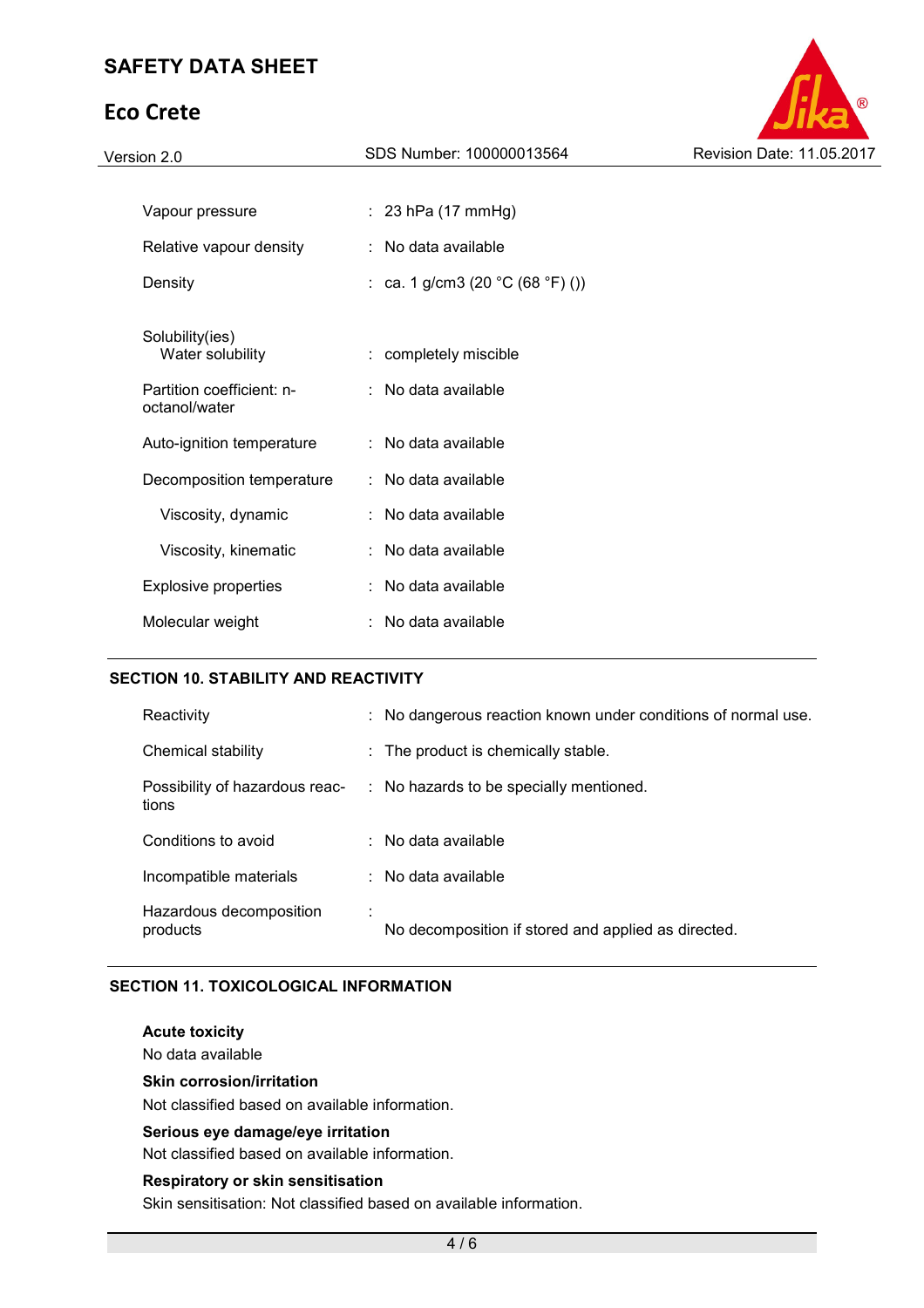## **SAFETY DATA SHEET**

## **Eco Crete**



Respiratory sensitisation: Not classified based on available information.

#### **Chronic toxicity**

**Germ cell mutagenicity**  Not classified based on available information.

**Carcinogenicity**  Not classified based on available information.

**Reproductive toxicity**  Not classified based on available information.

**STOT - single exposure**  Not classified based on available information.

## **STOT - repeated exposure**

Not classified based on available information.

**Aspiration toxicity**  Not classified based on available information.

#### **SECTION 12. ECOLOGICAL INFORMATION**

| <b>Ecotoxicity</b><br>No data available                                                                                |  |
|------------------------------------------------------------------------------------------------------------------------|--|
| Persistence and degradability<br>No data available                                                                     |  |
| <b>Bioaccumulative potential</b><br>No data available                                                                  |  |
| <b>Mobility in soil</b><br>No data available                                                                           |  |
| Other adverse effects                                                                                                  |  |
| <b>Product:</b><br>Additional ecological infor-<br>$\therefore$ There is no data available for this product.<br>mation |  |

#### **SECTION 13. DISPOSAL CONSIDERATIONS**

| <b>Disposal methods</b> |  |
|-------------------------|--|
|-------------------------|--|

Contaminated packaging : Empty containers should be taken to an approved waste handling site for recycling or disposal.

#### **SECTION 14. TRANSPORT INFORMATION**

**International Regulations IATA-DGR** Not dangerous goods **IMDG-Code**